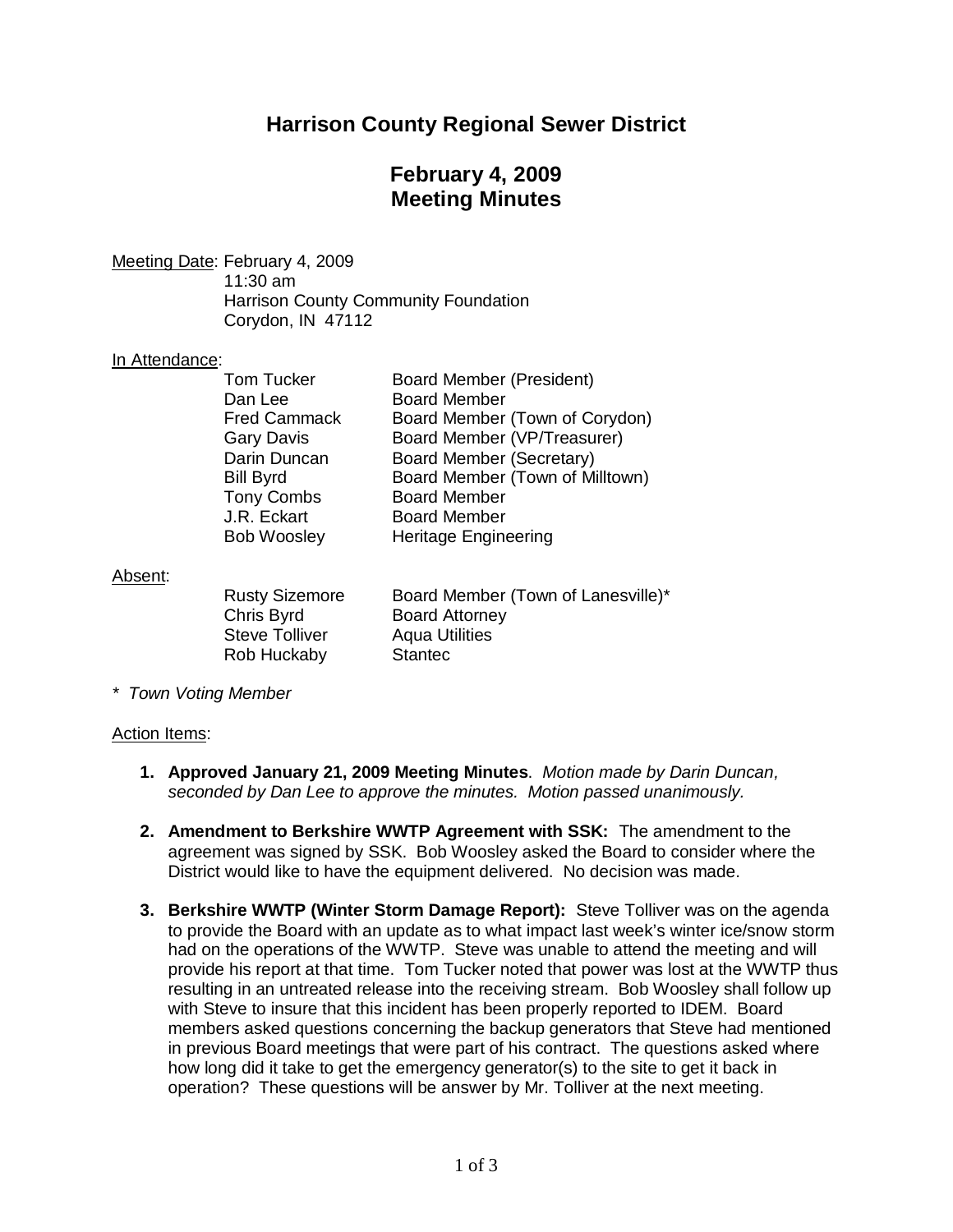## **4. New Salisbury Project to serve Business:**

- The public meeting originally scheduled for Thursday January  $29<sup>th</sup>$ , 7 pm at the New Salisbury United Methodist Church was postponed due to the ice and snow storm. It was rescheduled for Thursday February  $5<sup>th</sup>$ , same time and place.
- Bob Woosley reviewed the presentation material with the Board. Edits were made and all material will be reviewed with the property owners at the meeting.
- **5. Berkshire WWTP Sludge Hauling:** Chris Byrd reported via email prior to the meeting that the Town will sign the agreement at their regularly scheduled meeting next week.
- **6. Hospital Sanitary Sewer Esmts:** Bob Woosley reported that the Hospital's engineer has indicated they will be submitting easements for review in the next few days. Upon review a final plat will be recorded by the Hospital and turned over to the District.
- **7. Hospital Medical Office Building Water Service:** Scott Miller with Umbaugh has provided to the Board a rate for a 4" meter. The proposed base rate for a 4" meter is \$293.75. An amendment will need to be made to the existing rate ordinance. Bob Woosley will follow up with Scott to get this process started.

## **8. Other Business:**

- **Lanesville Interchange:** Darin Duncan recommended the Board update the estimates and options for providing sanitary sewer service to the Interchange. One option that he suggested the Board take a harder look into is that of utilizing the existing Lanesville WWTP. The Board instructed Bob Woosley to update this information and bring it to a future Board meeting for review and discussion.
- **Turtle Run Winery:** Tony Combs informed the Board of the proposed on-site sewage system being proposed by the owner's of the Turtle Run Winery (located just outside of Lanesville). The owner's are proposing a major expansion of their operations that will require a new on-site system to be installed. Tony asked the Board if contact should be made with them to determine if they considered taking their flow to the Lanesville WWTP or if perhaps the District could assist in providing other options (i.e. utilize one of the tanks we are receiving as part of the Berkshire Agmt). The Board instructed Bob Woosley to follow up with the owner's and schedule a meeting to discuss.
- **Treasurer's Report** Money Market Account: Gary Davis informed the Board that \$7,500 was moved from the Checking Account to the Money Market Account. This amounted to half of the \$15,000 originally moved from the Money Market into Checking to cover bills earlier in 2008. The remaining \$7,500 will be moved at a later date.

## Next Meeting:

1. Board Meeting: **Wednesday February 18, 2009 at 8:30 am** @ Harrison County Community Foundation Building.

Minutes prepared by: Heritage Engineering